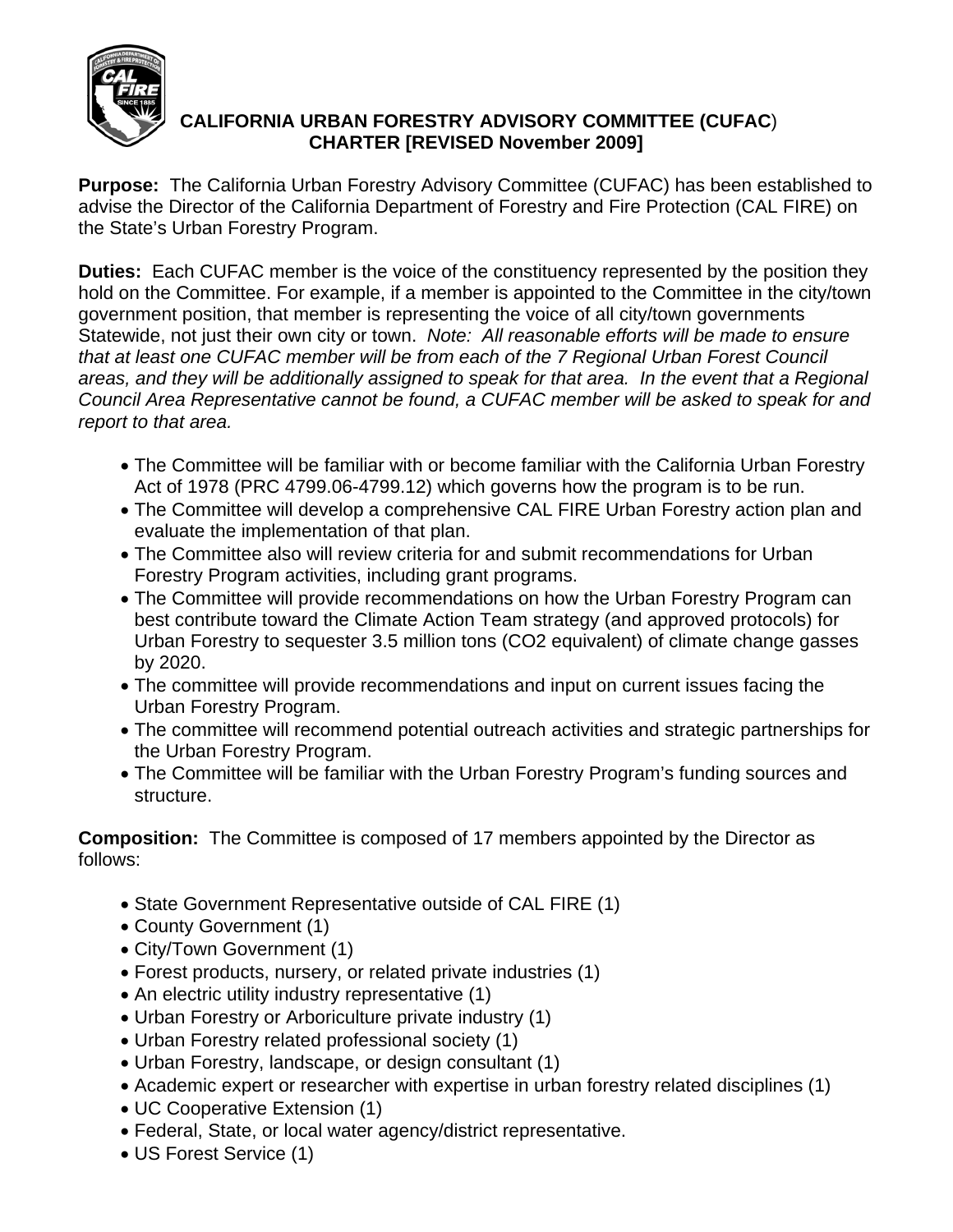- Local Urban Forestry Non-Profit Organization (1)
- State-wide Urban Forestry Non-Profit Organization (1)
- An Urban or Environmental Planner (1)
- An individual who is not a part of any government body who is a resident of a community with a population less than 150,000 and is active in urban and community forestry (1)
- An individual who is not a part of any government body who is a resident of a community with a population greater than 150,000 and is active in urban and community forestry (1)

*CAL FIRE's State Urban Forester and/or designee will attend all meetings and Urban Forestry Program staff may attend meetings at his/her request.* 

**Terms of Appointments:** Members of the CUFAC are appointed for a three year term and no member may serve for more than two three year consecutive terms consecutively.

For the inaugural term, 8 of the members will be serving for a two year term, and 9 for a three year term to stagger when members are termed out. Names will be randomly chosen to determine which positions in the inaugural term will be two year and which will be three year.

**Meeting Schedule and Locations:** Meetings may be held twice a year and may be a two-day commitment. Meetings may be held up to four times per year and conference calls may be utilized if deemed necessary by the Director or his/her designee.After the inaugural meeting, meetings will be scheduled and location determined at least six months in advance.

**Member Responsibilities:** Members of the CUFAC will be committed to serve without compensation and can expect to dedicate approximately 4-10 days to Committee business per calendar year. Members serve at the will of the Director and may be separated from the CUFAC by the Director at any time.

CUFAC members will be expected to travel to meeting sites that will rotate to locations around the State. Committee members may be reimbursed by CAL FIRE (upon review and authorization) for travel that is incurred in carrying out their duties and responsibilities in accordance with State of California travel regulations and restrictions.

CUFAC members are expected to RSVP at least two weeks prior to the meetings. Members are expected to attend all meetings. An alternate may be assigned to attend to bring information back to the member, but they will not be involved in the decision making process. Members who fail to attend any two consecutive meetings may be asked to separate from the CUFAC and a new CUFAC member would then be selected for that position. Exceptions may be made if there is a highly compelling reason in the judgment of the Director or his/her designee.

**Chairperson and Vice-Chairperson:** The Director may appoint a Chairperson. If the Director appoints a Chairperson, the Committee will select a Vice-Chairperson from their membership. If more than one member volunteers to be Vice-Chairperson, the Committee will determine a voting process. With a quorum present, the member who receives a majority of the votes cast will be the Vice-Chairperson.

If the Director elects not to appoint a Chairperson, the Committee will select a Chairperson and Vice-Chairperson from their membership. If more than one member volunteers to be the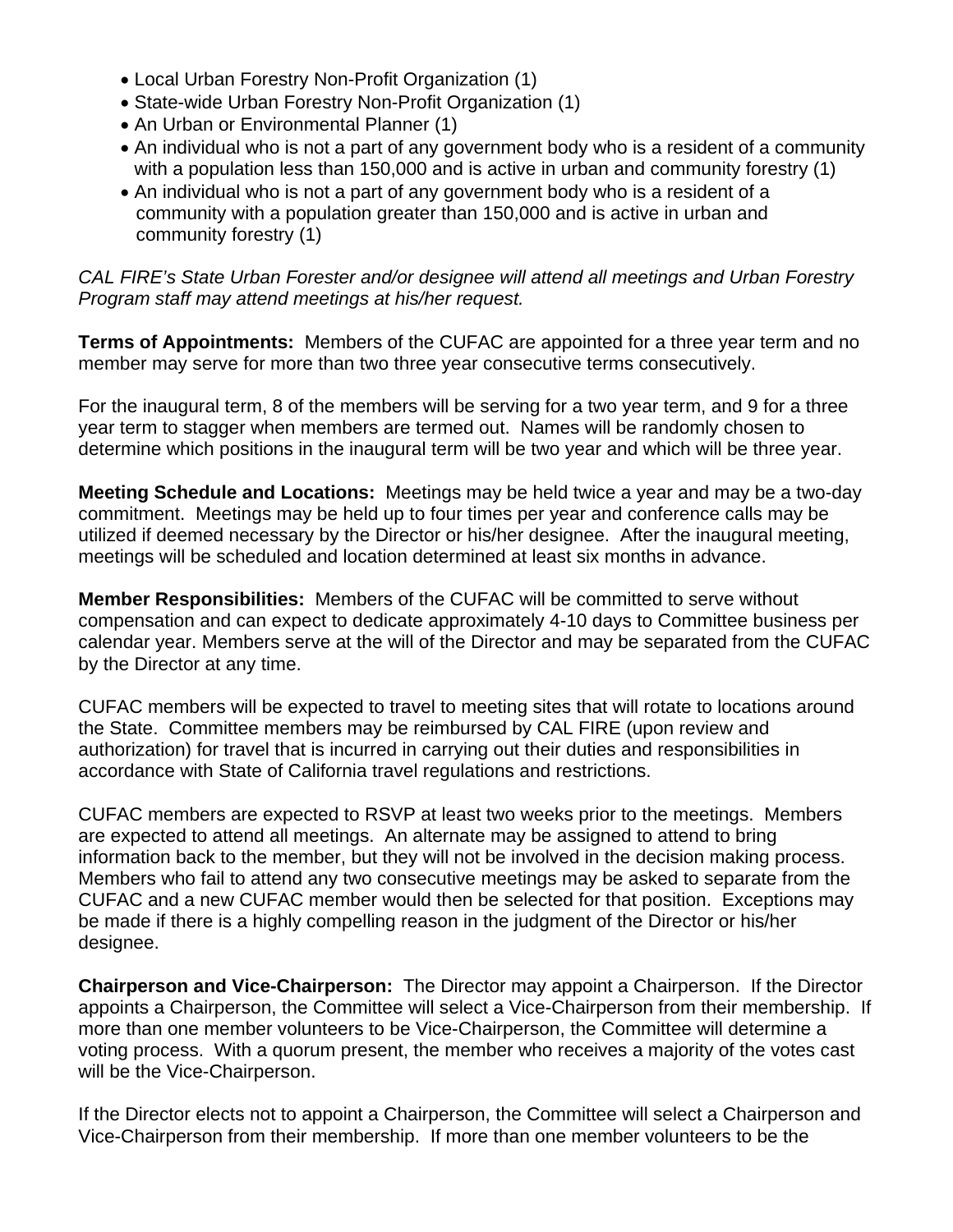Chairperson or Vice-Chairperson, the Committee will determine a voting process to elect both positions.

**Ground Rules:** Members will be expected to conduct themselves professionally, and to observe the following ground rules:

- Common courtesy: use appropriate language, no interrupting, no third party discussion.
- Humor is welcome, but never at somebody else's expense.
- All ideas and views have value. Members will respect the opinions expressed by others and value the comments of all participants.
- Cell phones must not be used and must be silent during meetings.
- Members will not commit to anything they will not follow through on.

 Members will act consistently when discussing similar issues outside of the Committee, including any discussion with the press.

 Members will agree to share any information with other members if they use it to make their decision, or will explain why they are not willing to do so to the Committee.

Additional ground rules may be set or existing rules modified by the Committee.

**Decision Making:** The preferred method for decisions made by the CUFAC will be by consensus. A quorum must be present to make any decisions. Nine members of the CUFAC will constitute a quorum. The operation of the CUFAC will not be impaired so long as there is a quorum.

To determine the degree of consensus, members will note their degree of support for items. The degrees of support are as follows:

*Support:* unqualified support, strong support, general support, qualified support. *Disagreement:* fundamental disagreement, strong disagreement, general disagreement, qualified disagreement.

If an item receives a degree of fundamental disagreement, the group will be asked to continue working until such time as a resolution is determined to be attainable or not. If consensus is determined to not be attainable, the members will note the nature of the disagreement and how the Committee believes would be the best way to proceed on the issue. A vote may be taken and the votes tallied, by voting member, along with an explanation of each member's opinion written in their own words as to their level of agreement or disagreement and the reasons for their opinion.

The degree of the consensus based decisions arrived at by the Committee will be one factor used in the level of consideration given to the decisions by the Director or his/her designee. When non-consensus based decisions are arrived at, the Director or his/her designee will give consideration to the full range of perspectives expressed by the members, and make decisions based upon the direction provided in statute and Department policy.

Where the Committee decides it is appropriate, through a consensus based decision, simple voting may be utilized for decisions that are procedural in nature.

All members must be fully advised of the decisions made by the Committee in their absence.